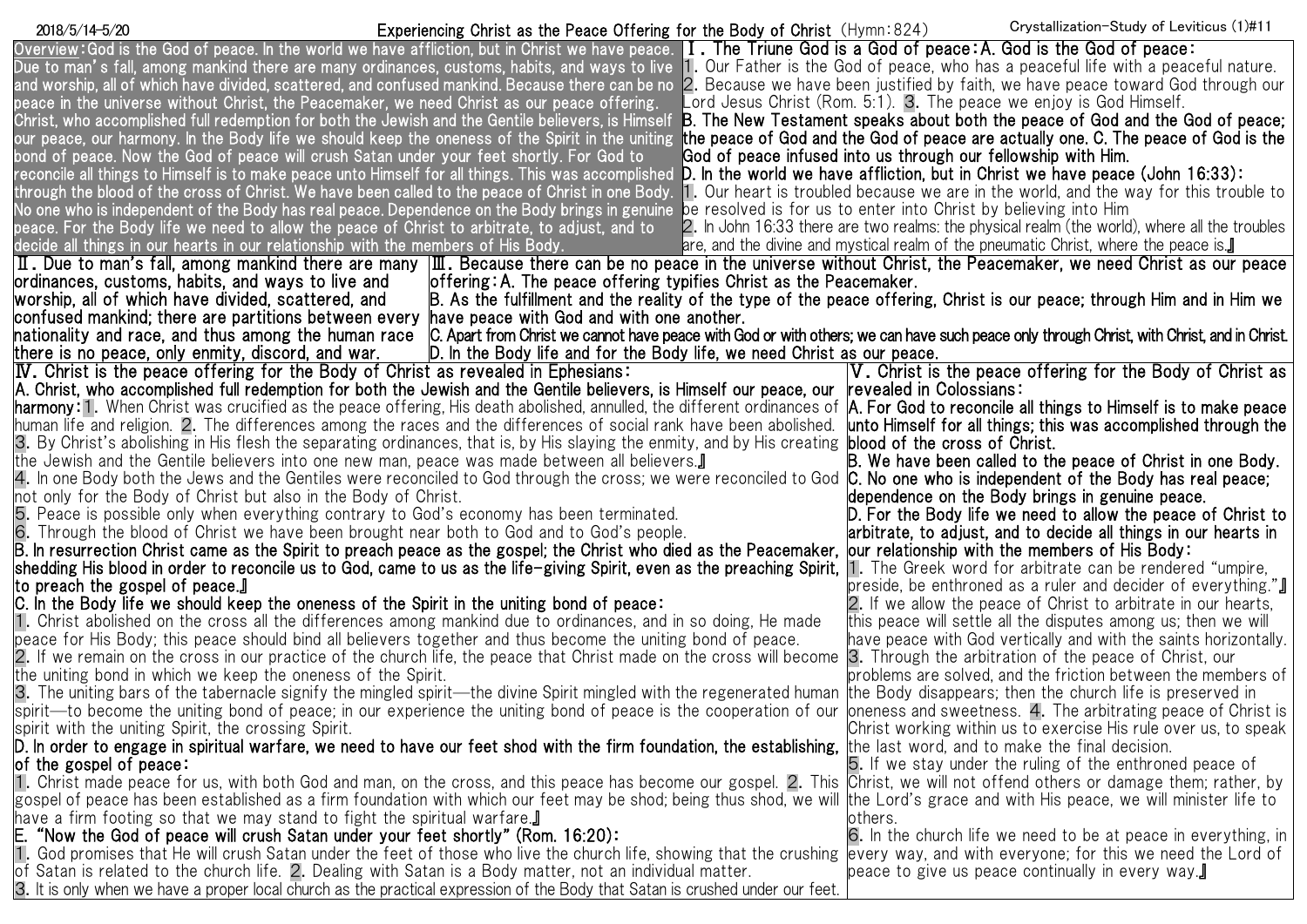Day 1 Rom. 15:33 Now the God of peace be with you all. Amen. John 16:33 These things I have spoken to you that in Me you may have peace. In the world you have affliction, but take courage; I have overcome the world.

Day 2 Eph. 2:14 For He Himself is our peace, He who has made both one and has broken down the middle wall of partition, the enmity,

15 Abolishing in His flesh the law of the commandments in ordinances, that He might create the two in Himself into one new man, so making peace,

Day 3 Eph. 2:16 And might reconcile both in one Body to God through the cross, having slain the enmity by it. 17 And coming, He announced peace as the gospel to you who were far off, and peace to those who were near,

Day 4 Eph. 4:3 Being diligent to keep the oneness of the Spirit in the uniting bond of peace:

Eph. 6:15 And having shod your feet with the firm foundation of the gospel of peace;

Day 5 Rom. 16:20 Now the God of peace will crush Satan under your feet shortly. The grace of our Lord Jesus be with you.

Col. 3:15 And let the peace of Christ arbitrate in your hearts, to which also you were called in one Body; and be thankful.

Day 6 Col. 1:20 And through Him to reconcile all things to Himself, having made peace through the blood of His cross— through Him, whether the things on the earth or the things in the heavens.

2 Thes. 3:16 Now the Lord of peace Himself give you peace continually in every way. The Lord be with you all.

《Composition for prophecy》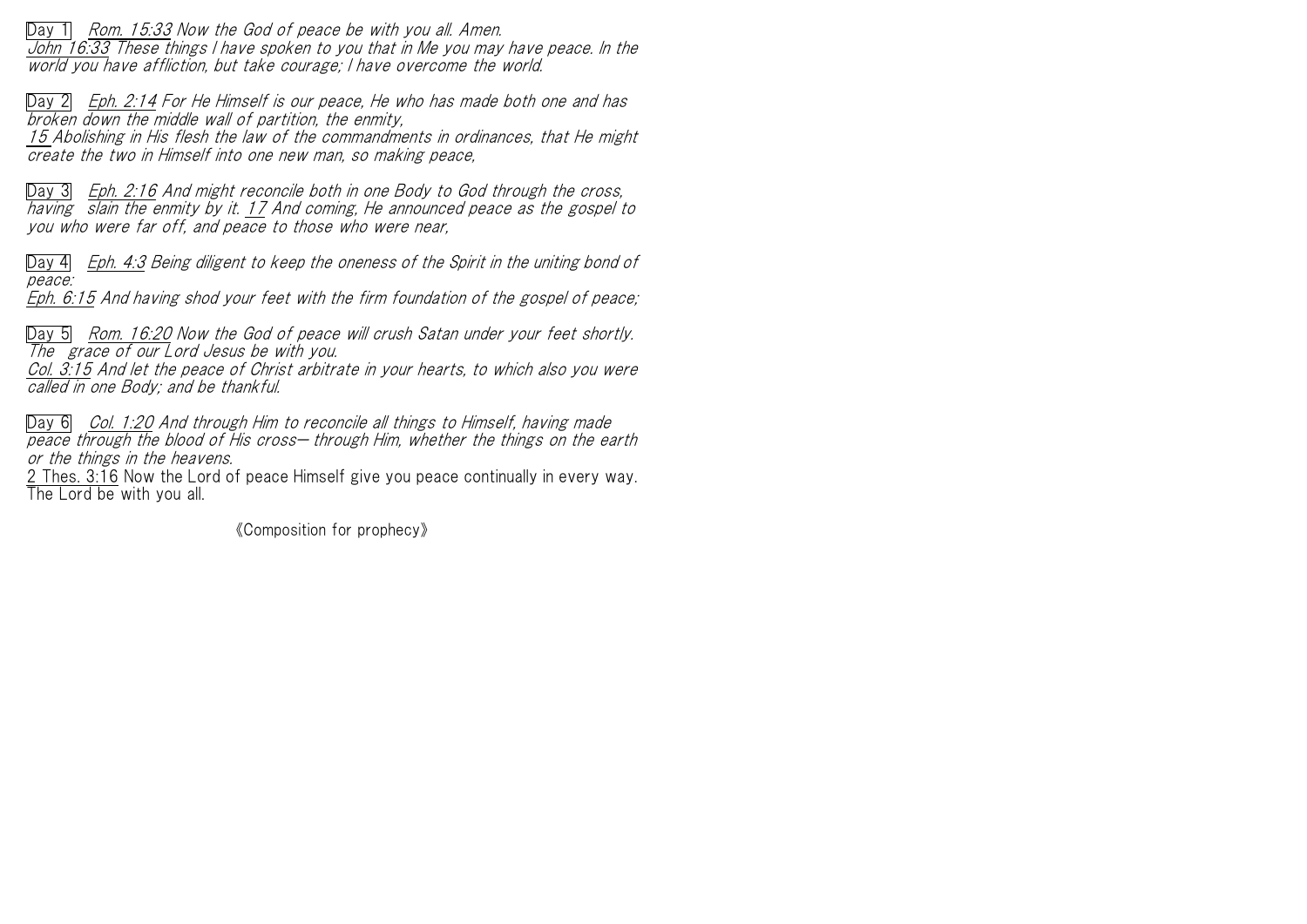## Experience $\Omega$ : Consulting God makes God of peace guard your heart

An attribute of God is peace. The New Testament speaks about both the peace of God and the God of peace. Concerning the God of peace, Romans 16:20 says, "The God of peace will crush Satan under your feet shortly." Concerning the peace of God, Philippians 4:7 says, "And the peace of God, which surpasses every man's understanding, will guard your hearts and your thoughts in Christ Jesus." The peace of God is actually God as peace, infused into us through our fellowship with Him by prayer, as the counterpoise of troubles and the antidote to anxiety (John 16:33). The God of peace mounts guard over our hearts and thoughts in Christ Jesus. He patrols before our hearts and thoughts in Christ.

The peace of God and the God of peace are one. When God is with us, peace is with us also. The genuine peace we enjoy is God Himself.

A Christian can be weak yet feel strong; he can feel pain yet have the sense of peace. He feels pain because he meets tribulation from without; he has the sense of peace because he meets the Lord and touches the Lord from within. If we meet tribulation from without, yet inwardly we have no peace, something is wrong. The Lord says that in the world we have affliction, but in Him we have peace. One who lives in the Lord, or one who lives in the spirit, may meet much tribulation from without, yet inwardly he still has peace; otherwise, it proves that he is not living in the spirit. If we lack inward peace while in tribulation, it proves that we are not living in the spirit; then if while having no tribulation we also have no inward peace, it is even more of a proof that we are not living in the spirit.

## For Junior/Senior Highschool Student Saints

John 16:33 These things I have spoken to you that in Me you may have peace. In the world you have affliction, but take courage; I have overcome the world.

Most of afflictions for student come from complications of their human relationship. For example, he feels the atmosphere of his class is not his taste, he feels annoying against behaviors taken by some classmates and cannot live with it, or he feel his teacher's solution for your problem seems halfway measure and cannot accept it. In such circumstances, you can have the peace of Christ inwardly by beholding Christ and having fellowship with Him. There is no Christ in people who do not believe the Lord, so in a certain sense, they are in alignment with the flow in the world of outside, the kingdom of Satan, so they feel no conflict in their inside. However, once you believe and accept the Lord Jesus and are baptized, you then have Christ as life in your inside and are dispositioned to the kingdom of God. But during the church age, you are still in the world. This intends to help you to grow up in the Lord.

In the environment with afflictions, you should practice the followings;

- i. You should not envy your gentile friend who has no conflict with the world. The final destination of the world will be the lake of fire, so no conflict is horrible situation.
- ii. Through the prayer and the fellowship with the Lord, your spiritual parter, and brothers and sisters leading you, you should recognize your situation looks a full of conflict but is really the environment God arranged for you to grow up.

1 Peter 5:10 But the God of all grace, He who has called you into His eternal glory in Christ Jesus, after you have suffered a little while, will Himself perfect, establish, strengthen, and ground you.

- iii. With your understanding of God's will upon your environment, you need to fellowship with the Lord to know how to overcome this conflict situation. Tell your requests to God by prayer and petition, fellowship with God and consult God.
- iv. And the peace of God, which surpasses every man's understanding, will guard your heart and your thought within you. Hallelujah!

## Experience $(2)$ : Allow the peace of Christ to arbitrate in our hearts

As Christians, we are more complicated than unsaved people are. Before we were saved, we were under the control of the satanic party. We could indulge in worldly amusements and entertainments without any sense of controversy within. But now that we are saved, on party may encourage us to do one thing, but another party may encourage us to do something else. Hence, there is the need for inward arbitration to settle the dispute within us. We need someone or something to preside over the conferences that take place within our being. According to verse 15, this presiding one, this arbitrator, is the peace of Christ.

We should allow the peace of Christ to arbitrate in our hearts. All the parties must take heed to the word of the arbitrator. This arbitrator must settle all the disputes within us.....Whenever we sense that different parties within our being are arguing or quarreling, we need to give place to the presiding peace of Christ and allow this peace, which is the oneness of the new man, to rule within us. Let this peace, this oneness, have the final word.

## For young working saints

Brother's testimony: I was working as the director in charge of quality. However, when the company was taken over, the working environment had changed drastically and became difficult to be liable for business (the person in charge of quality to the customer and the government on behalf of the company has serious responsibilities). So I was introduced to a Japanese company in Osaka as the person in charge of quality by the brother, who is also a colleague there. As my experience in quality and English ability was highly appraised by the company, I was hired after the interview. However, as it was a career switch from a foreign-affiliated company to a Japanese company, the annual income was about 2 million Yen down. The company was hoping that I could join them in January, but due to the bonus of about 100 million Yen was to be issued to me by my former company at the end of March, I informed them that I would join the company from April. The new company was against it but accepted my joining themin April.

At that moment, I was troubled by whether to leave the bonus behind and join the company in January or in April after receiving the bonus. I opened up to the brother who was at the time the chief of the headquarters and fellowship about what was on my mind and we prayed together. After praying, the brother told me, "Since the job switching to a new company was decided, you should not place much emphasis on monetary matters, the important thing in the prayer was whether you had Christ's peace in you. If you felt the peace in you to join in January, then just go in January and if you felt the peace in you to join in April, then go in April." I prayed with my wife and decided to leave the bonus behind and switch my job in January, because I felt the peace in me to join the company in January.

After joining the company, I studied about the company's situation for two months, I began to engage in full-fledged business from March, and in April I was promoted from the manager to the manager in charge of the department. In late April there was an inspection by the relevant authority on quality and received serious remarks. This environment was also an environment in which I was tested on whether I was a competent enough manager. It put me in desperate straits and I was terribly confused, I again fellowship with the brother who was the chief of the headquarters mentioned before, and prayed together. By the Lord's guidance I was able to lead the company through without having any serious matters happened. After that, the directors of the company had decided that it was necessary to reevaluate all other issues with concerns to quality. The management was able to have this viewpoint due to my proposing of a reasonable solution.

Looking back now, if I joined the company in April, it would not have been possible for me to deal with this matter with initiative. If that was the case, the situation would fall into chaos and the evaluation on my delayed joining due to my personal reasons could have been extremely severe. I cannot foresee everything, but since the Lord knows all, it is very important for the Lord's peace to arbitrate my heart. In fact, a sister who was my boss, had told me, "You should switch job as soon as possible." after seeing the former company's passive efforts in dealing with quality since the acquisition last October. I thank the Lord for His mercy and guidance. When I think back on it, I really should have decided changing my job in January at that point. The decision was delayed because of my stubbornness, but I am grateful that the Lord's guidance is full of mercy.

The brother's testimony shows that it is a crucial secret to have the peace of Christ to arbitrate our business life.